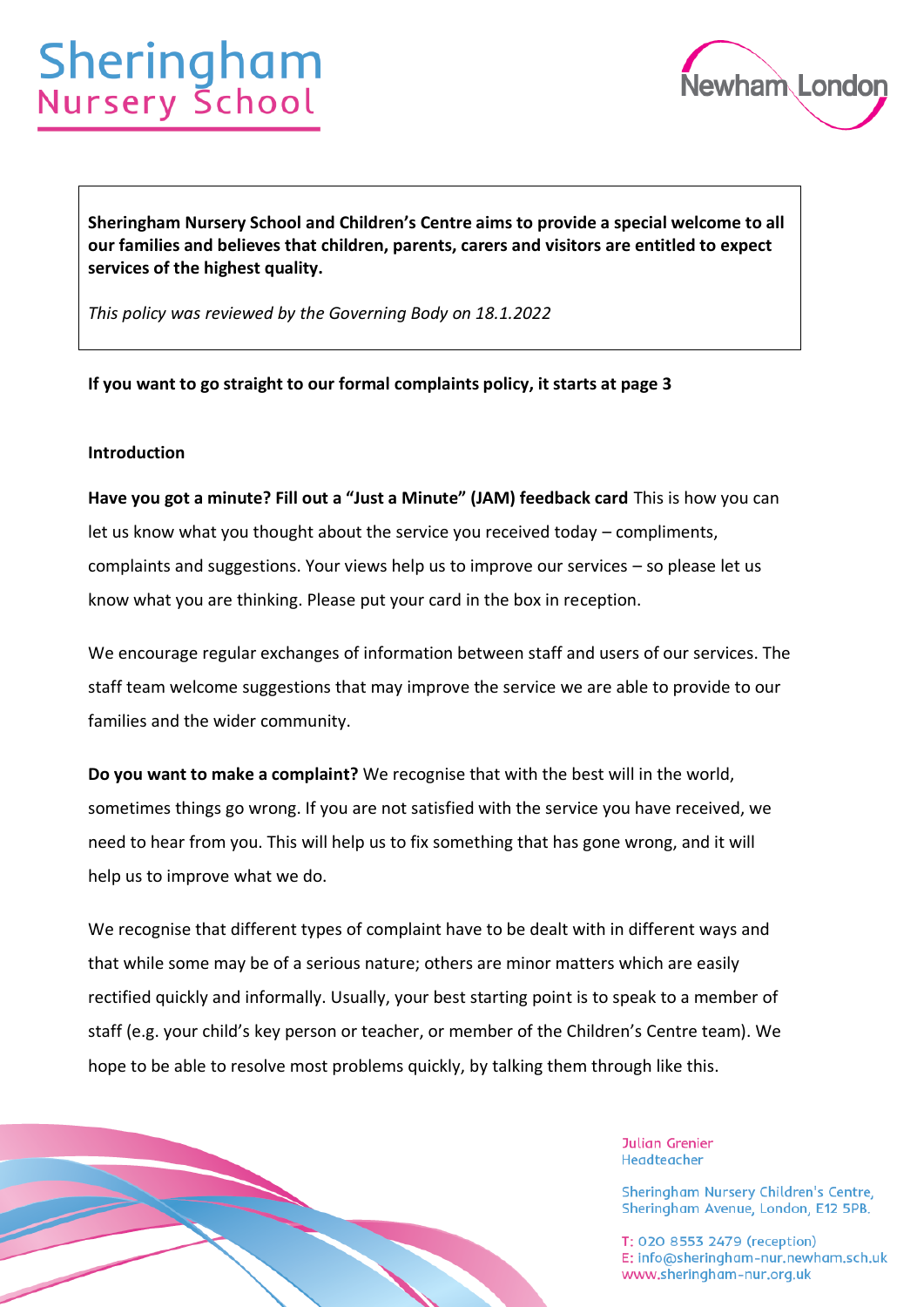**Our "open door" policy** You are welcome to speak directly to a member of our management team (the Children's Centre Co-ordinator, Deputy Headteacher or Headteacher) about any issue which is concerning you – just ask at reception. You can also email us or phone us about your complaint – our contact details are at the top of the page.

# **What if I have tried to resolve my complaint like this but I am still not satisfied?**

You will need to follow our formal complaints policy which is outlined below.

Please note that services are run by a number of different agencies in the Children's Centre. Sometimes we may ask you if we can pass your complaint onto the relevant manager, if you are complaining about a service which we do not deliver or manage.

**There is useful advice about how to complain about schools here: <https://www.gov.uk/complain-about-school>**

### **Ofsted**

You are strongly recommended to follow the complaints policy outlined below before taking your complaint further. However, if you are not satisfied that your complaint about the nursery school has been addressed, you can contact Ofsted directly on 0300 123 1231 (lines are open between 8am and 6pm, Monday to Friday).

Ofsted are unable to investigate a complaint which is about an individual child.

If your complaint is about the behaviour, conduct or actions of a member of staff, it will be passed onto the Local Authority Designated Officer (LADO). You can contact the LADO directly on 020 3373 3803.

**Ofsted Parent View** If you are the parent or carer of a child on roll in the nursery school, you can also post your comments about the school on the Ofsted website at [www.parentview.ofsted.gov.uk](http://www.parentview.ofsted.gov.uk/) By sharing your views, you'll be helping the nursery school to improve. You will also be able to see what other parents have said about the school.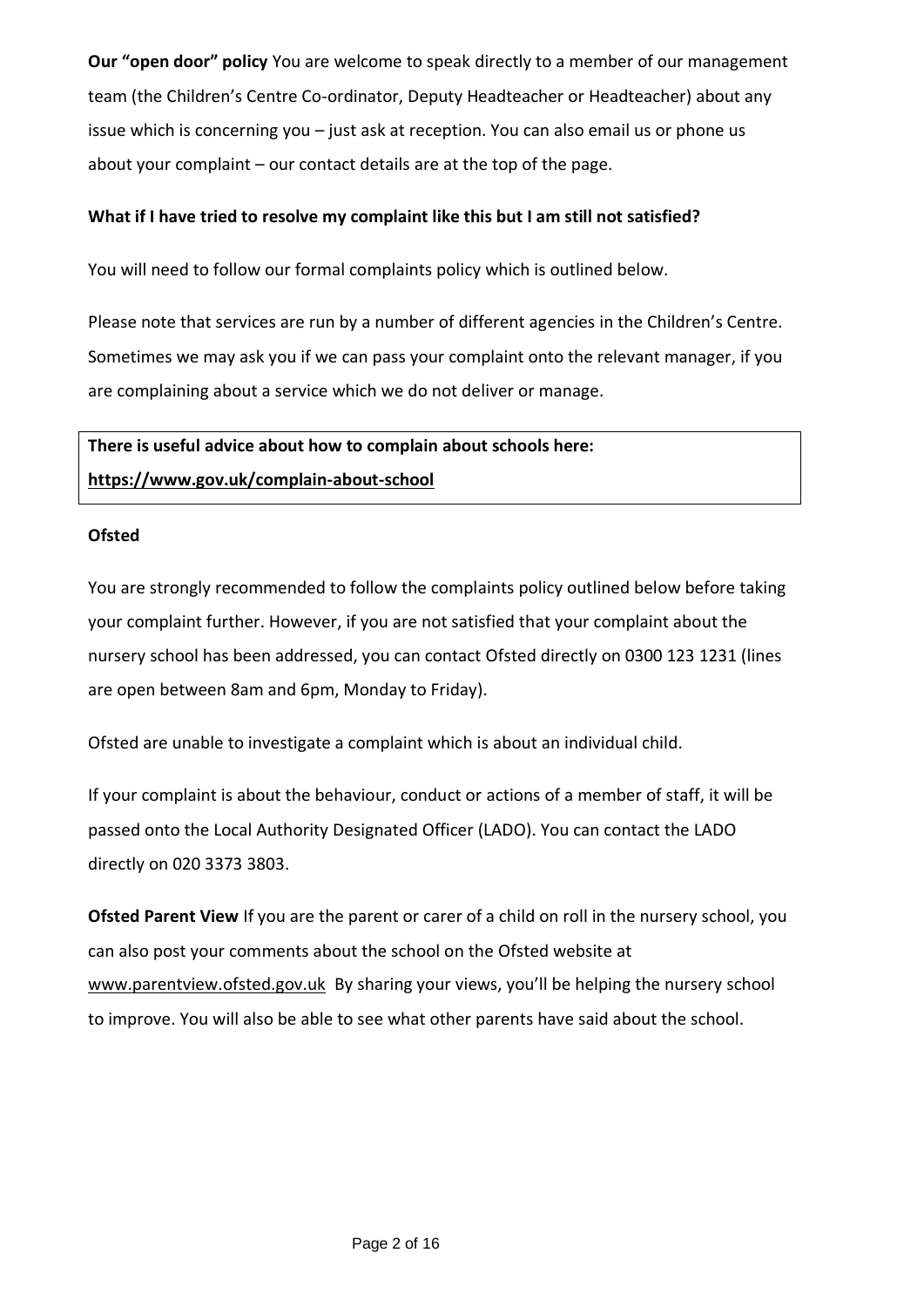# **Complaints procedure for Sheringham Nursery School and Children's Centre**

# **Who can make a complaint?**

This complaints procedure is not limited to parents or carers of children that are registered at the school. Any person, including members of the public, may make a complaint to Sheringham Nursery School about any provision of facilities or services that we provide. Unless complaints are dealt with under separate statutory procedures (such as appeals relating to exclusions or admissions), we will use this complaints procedure.

# **The difference between a concern and a complaint**

A concern may be defined as '*an expression of worry or doubt over an issue considered to be important for which reassurances are sought'*.

A complaint may be defined as '*an expression of dissatisfaction however made, about actions taken or a lack of action*'.

It is in everyone's interest that concerns and complaints are resolved at the earliest possible stage. Many issues can be resolved informally, without the need to use the formal stages of the complaints procedure. Sheringham Nursery School takes concerns seriously and will make every effort to resolve the matter as quickly as possible.

If you have difficulty discussing a concern with a particular member of staff, we will respect your views. In these cases, the headteacher will refer you to another staff member. Similarly, if the member of staff directly involved feels unable to deal with a concern, the headteacher will refer you to another staff member. The member of staff may be more senior but does not have to be. The ability to consider the concern objectively and impartially is more important.

We understand however, that there are occasions when people would like to raise their concerns formally. In this case, Sheringham Nursery School will attempt to resolve the issue internally, through the stages outlined within this complaints procedure.

# **How to raise a concern or make a complaint**

A concern or complaint can be made in person, in writing or by telephone. They may also be made by a third party acting on behalf on a complainant, as long as they have appropriate consent to do so.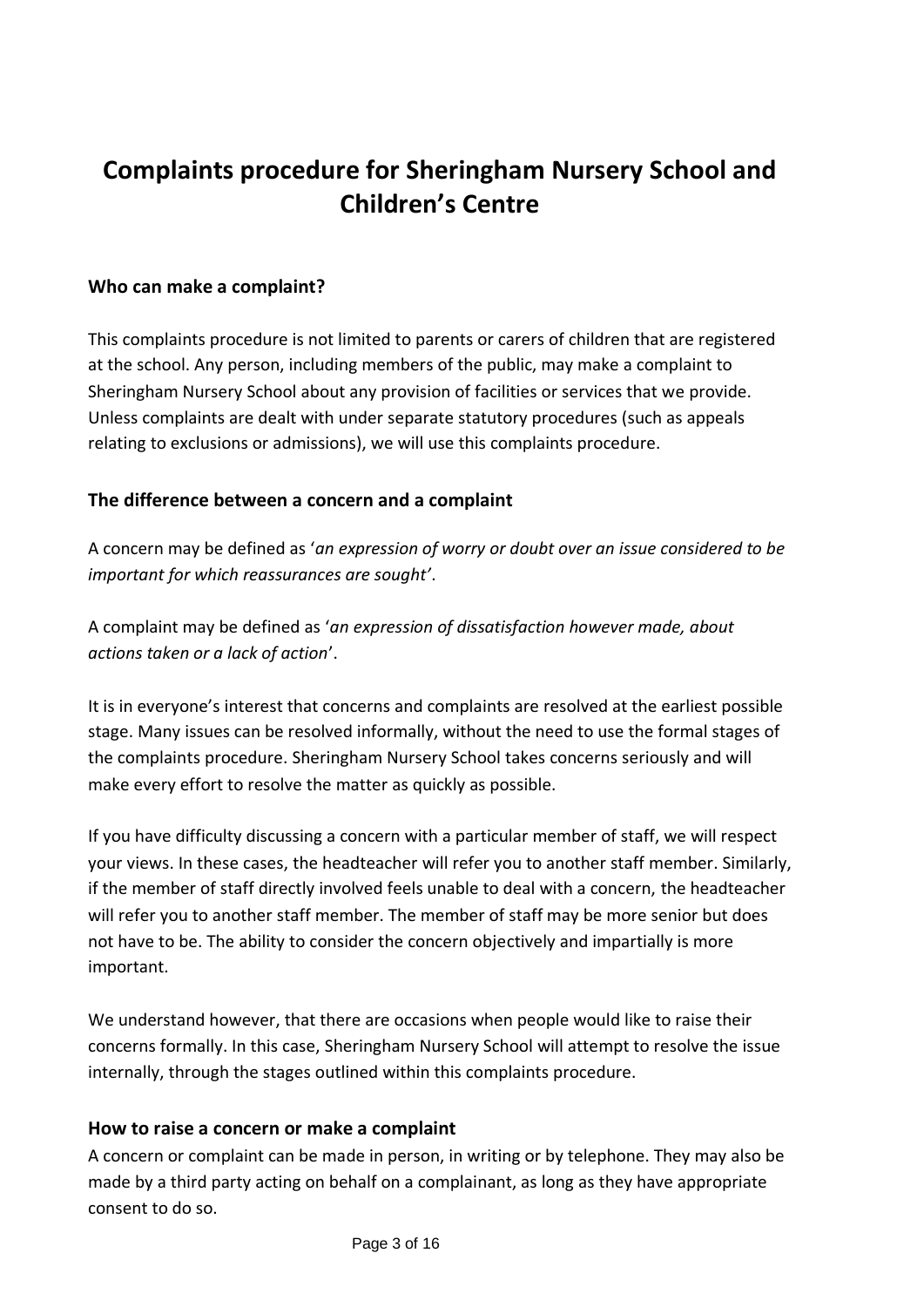Concerns should be raised with either the class teacher or headteacher. If the issue remains unresolved, the next step is to make a formal complaint.

Complainants should not approach individual governors to raise concerns or complaints. They have no power to act on an individual basis and it may also prevent them from considering complaints at Stage 2 of the procedure.

Complaints against school staff (except the headteacher) should be made in the first instance, to the headteacher via the school office*.* Please mark them as Private and Confidential.

Complaints that involve or are about the headteacher should be addressed to The Chair of Governors, via the school office. Please mark them as Private and Confidential.

Complaints about the Chair of Governors, any individual governor or the whole governing body should be addressed to the Clerk to the Governing Body via the school office. Please mark them as Private and Confidential.

For ease of use, a template complaint form is included at the end of this procedure. If you require help in completing the form, please contact the school office. You can also ask third party organisations like the Citizens Advice to help you.

# **Contact details**

**You can email the school office on [info@sheringham-nur.newham.sch.uk,](mailto:info@sheringham-nur.newham.sch.uk) phone on 020 8553 2479 or write to The School Office, Sheringham Nursery School and Children's Centre, Sheringham Avenue, London E12 5PB**

In accordance with equality law, we will consider making reasonable adjustments if required, to enable complainants to access and complete this complaints procedure. For instance, providing information in alternative formats, assisting complainants in raising a formal complaint or holding meetings in accessible locations.

# **Anonymous complaints**

We will not normally investigate anonymous complaints. However, the headteacher or Chair of Governors, if appropriate, will determine whether the complaint warrants an investigation.

# **Time scales**

You must raise the complaint within three months of the incident or, where a series of associated incidents have occurred, within three months of the last of these incidents. We will consider complaints made outside of this time frame if exceptional circumstances apply.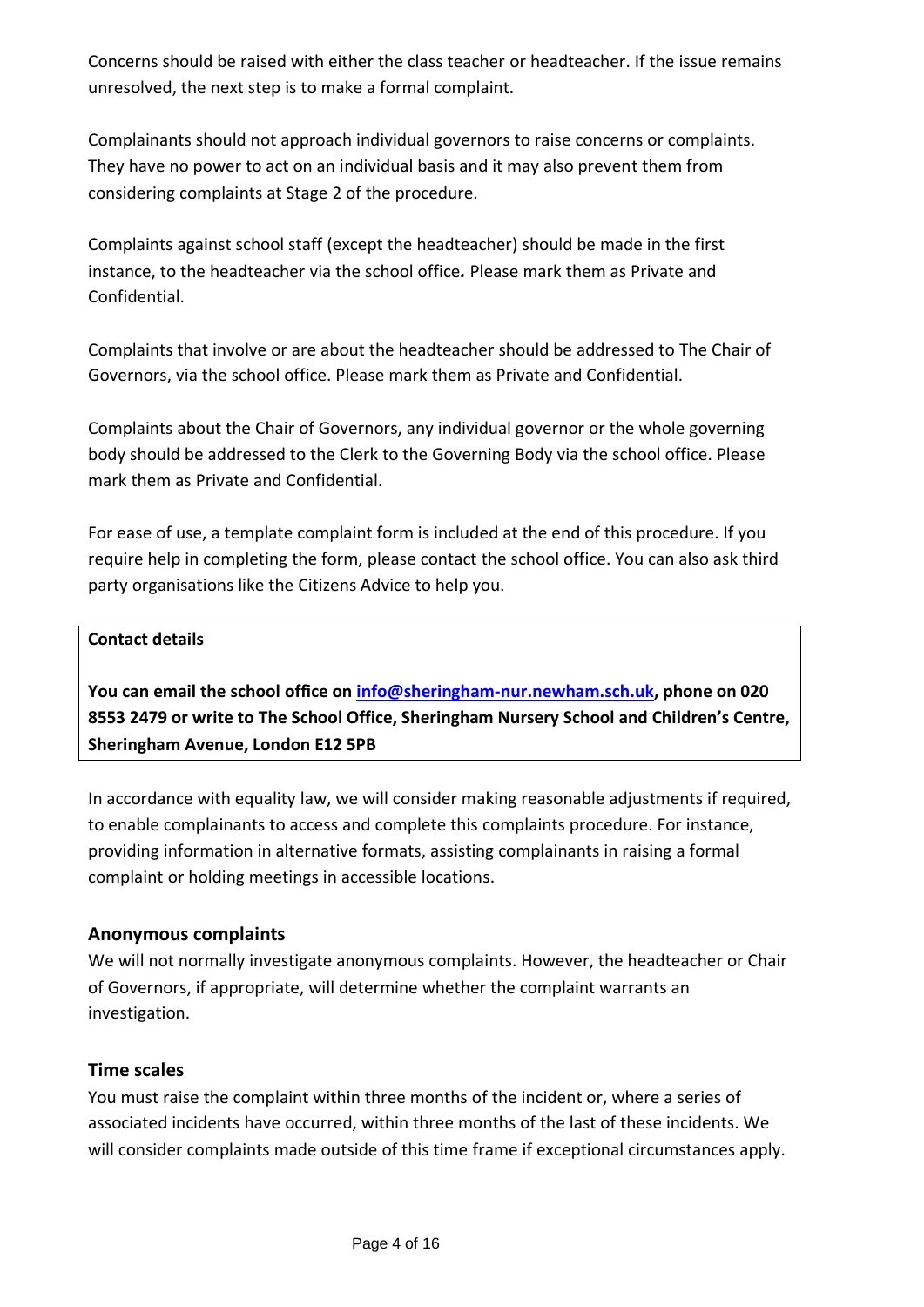# **Complaints received outside of term time**

We will consider complaints made outside of term time to have been received on the first school day after the holiday period.

# **Scope of this Complaints Procedure**

This procedure covers all complaints about any provision of community facilities or services by Sheringham Nursery School, other than complaints that are dealt with under other statutory procedures, including those listed below.

| <b>Exceptions</b>                  | Who to contact                               |
|------------------------------------|----------------------------------------------|
| Admissions to schools              | Concerns about admissions, statutory         |
|                                    | assessments of Special Educational Needs, or |
| Statutory assessments of Special   | school re-organisation proposals should be   |
| <b>Educational Needs</b>           | raised with the local authority, Newham      |
|                                    | Council.                                     |
| School re-organisation proposals   |                                              |
|                                    | Contact Newham Council on 020 8430 2000      |
| Matters likely to require a Child  | Complaints about child protection matters    |
| Protection Investigation           | are handled under our child protection and   |
|                                    | safeguarding policy and in accordance with   |
|                                    | relevant statutory guidance.                 |
|                                    | If you have serious concerns, you may wish   |
|                                    | to contact the local authority designated    |
|                                    | officer (LADO) who has local responsibility  |
|                                    | for the Multi-Agency Safeguarding Hub        |
|                                    | (MASH).                                      |
|                                    | Contact Newham Council on 020 8430 2000      |
|                                    | Contact the LADO on 0203 3733803             |
|                                    |                                              |
| Exclusion of children from school* | Further information about raising concerns   |
|                                    | about exclusion can be found at:             |
|                                    | www.gov.uk/school-discipline-                |
|                                    | exclusions/exclusions.                       |
|                                    | *complaints about the application of the     |
|                                    | behaviour policy can be made through the     |
|                                    | school's complaints procedure. Our           |
|                                    | behaviour policy is available on our website |
| Whistleblowing                     | We have an internal whistleblowing           |
|                                    | procedure for all our employees, including   |
|                                    | temporary staff and contractors.             |
|                                    | The Secretary of State for Education is the  |
|                                    | prescribed person for matters relating to    |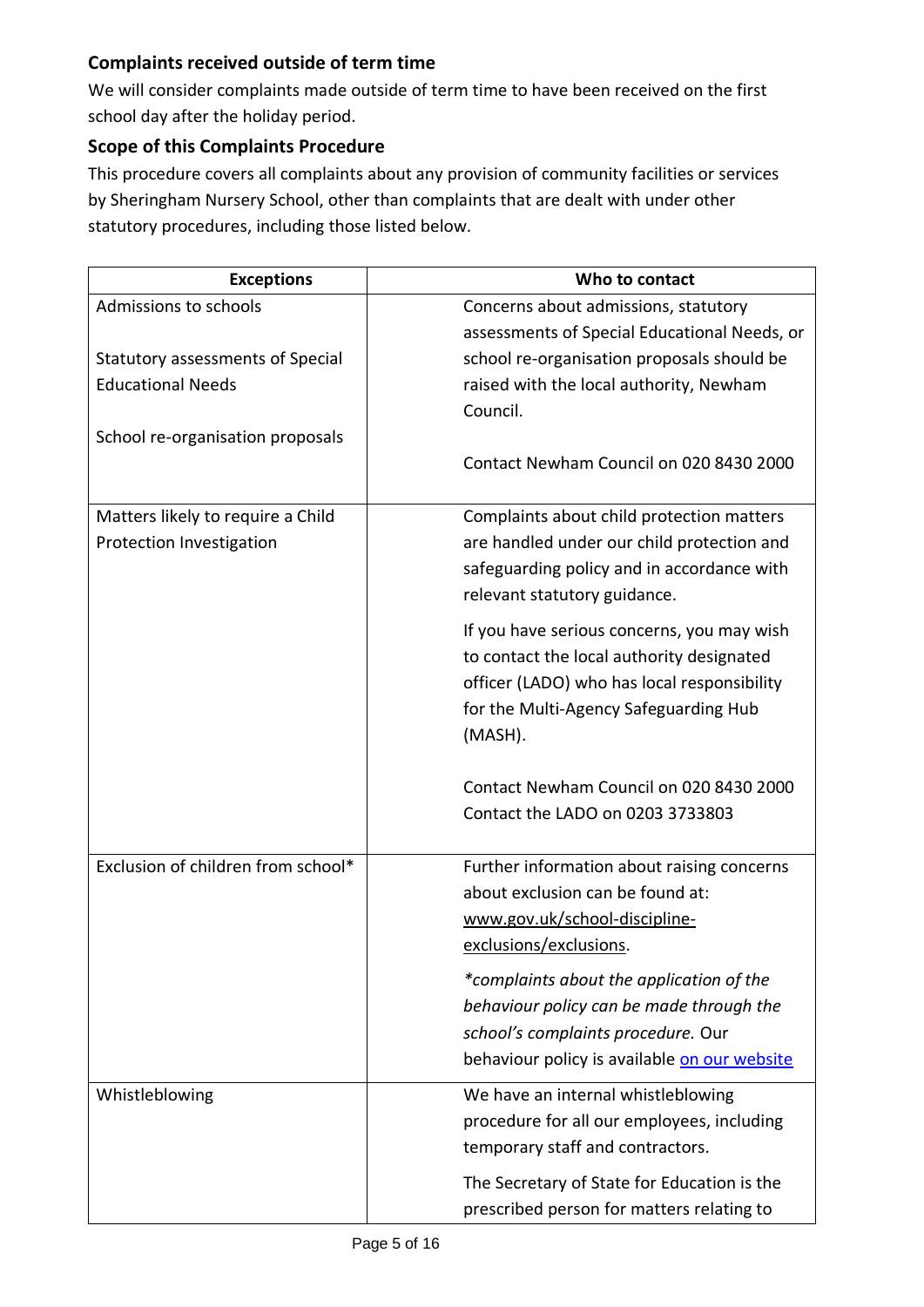|                                                                                                          | education for whistleblowers in education<br>who do not want to raise matters direct with<br>their employer. Referrals can be made at:<br>www.education.gov.uk/contactus.<br>Volunteer staff who have concerns about our<br>school should complain through the school's<br>complaints procedure. You may also be able<br>to complain direct to the LA or the<br>Department for Education (see link above),<br>depending on the substance of your<br>complaint. |
|----------------------------------------------------------------------------------------------------------|----------------------------------------------------------------------------------------------------------------------------------------------------------------------------------------------------------------------------------------------------------------------------------------------------------------------------------------------------------------------------------------------------------------------------------------------------------------|
| Staff grievances                                                                                         | Complaints from staff will be dealt with<br>under the school's internal grievance<br>procedures.                                                                                                                                                                                                                                                                                                                                                               |
| Staff conduct                                                                                            | Complaints about staff will be dealt with<br>under the school's internal disciplinary<br>procedures, if appropriate.                                                                                                                                                                                                                                                                                                                                           |
|                                                                                                          | Complainants will not be informed of any<br>disciplinary action taken against a staff<br>member as a result of a complaint. However,<br>the complainant will be notified that the<br>matter is being addressed.                                                                                                                                                                                                                                                |
| Complaints about services<br>provided by other providers who<br>may use school premises or<br>facilities | Providers will have their own complaints<br>procedure to deal with complaints about<br>service. Please contact them direct.                                                                                                                                                                                                                                                                                                                                    |
| National Curriculum - content                                                                            | Please contact the Department for Education<br>at:<br>www.education.gov.uk/contactus                                                                                                                                                                                                                                                                                                                                                                           |

If other bodies are investigating aspects of the complaint, for example the police, local authority (LA) safeguarding teams or Tribunals, this may impact on our ability to adhere to the timescales within this procedure or result in the procedure being suspended until those public bodies have completed their investigations.

If a complainant commences legal action against Sheringham Nursery School in relation to their complaint, we will consider whether to suspend the complaints procedure in relation to their complaint until those legal proceedings have concluded.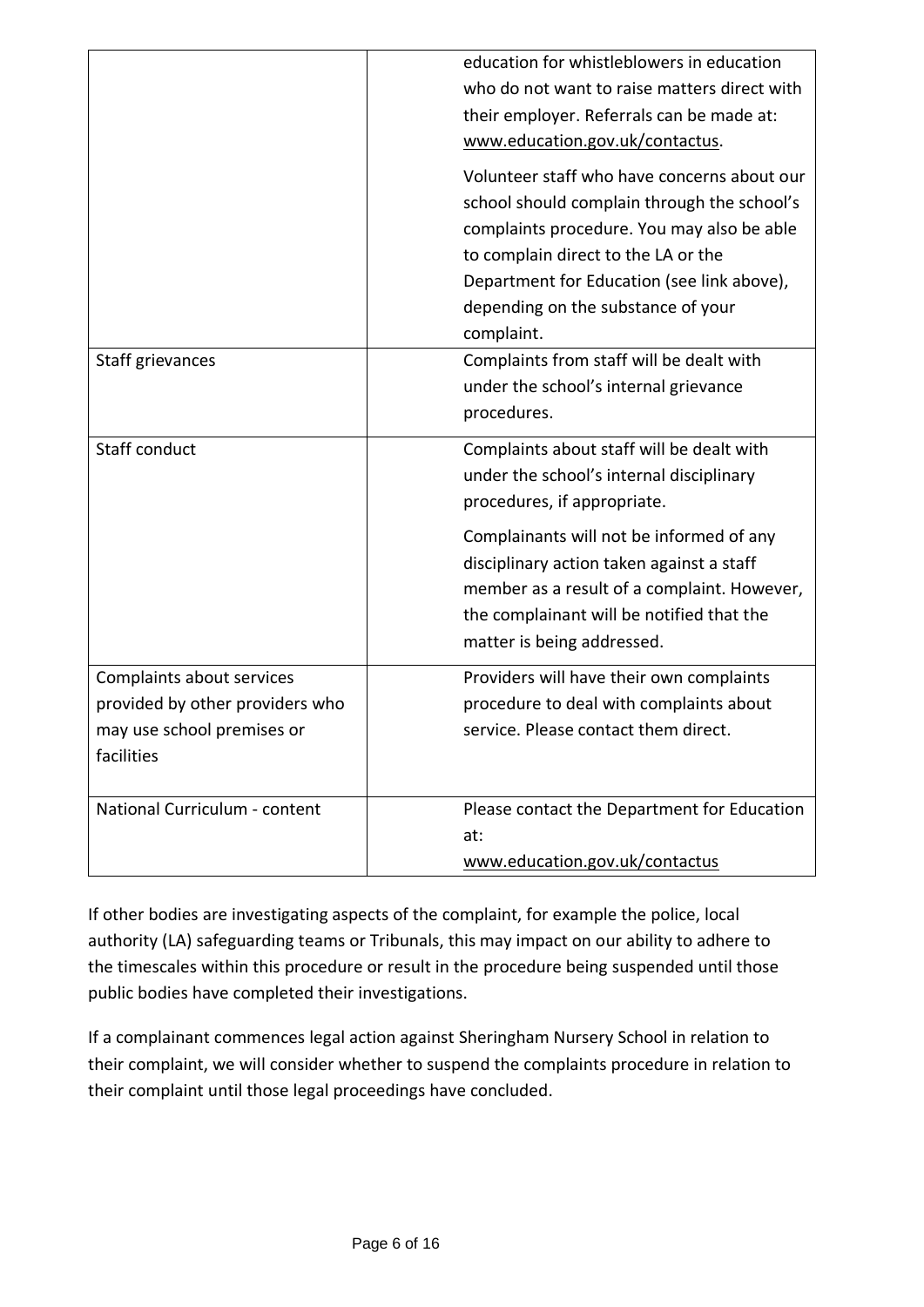# **Resolving complaints**

At each stage in the procedure, Sheringham Nursery School wants to resolve the complaint. If appropriate, we will acknowledge that the complaint is upheld in whole or in part. In addition, we may offer one or more of the following:

- an explanation
- an admission that the situation could have been handled differently or better
- an assurance that we will try to ensure the event complained of will not recur
- an explanation of the steps that have been or will be taken to help ensure that it will not happen again and an indication of the timescales within which any changes will be made
- an undertaking to review school policies in light of the complaint
- an apology.

# **Withdrawal of a Complaint**

If a complainant wants to withdraw their complaint, we will ask them to confirm this in writing.

# **Stage 1**

Formal complaints must be made to the headteacher (unless they are about the headteacher), via the school office. This may be done in person, in writing (preferably on the Complaint Form), by email to [info@sheringham-nur.newham.sch.uk](mailto:info@sheringham-nur.newham.sch.uk) or by telephone 020 8553 2479.

The headteacher will record the date the complaint is received and will acknowledge receipt of the complaint in writing (either by letter or email) within 5 school days.

Within this response, the headteacher will seek to clarify the nature of the complaint, ask what remains unresolved and what outcome the complainant would like to see. The headteacher can consider whether a face to face meeting is the most appropriate way of doing this.

*Note: The headteacher may delegate the investigation to another member of the school's senior leadership team but not the decision to be taken.*

During the investigation, the headteacher (or investigator) will:

• if necessary, interview those involved in the matter and/or those complained of, allowing them to be accompanied if they wish

• keep a written record of any meetings/interviews in relation to their investigation.

At the conclusion of their investigation, the headteacher will provide a formal written response within 20 school days of the date of receipt of the complaint.

If the headteacher is unable to meet this deadline, they will provide the complainant with an update and revised response date.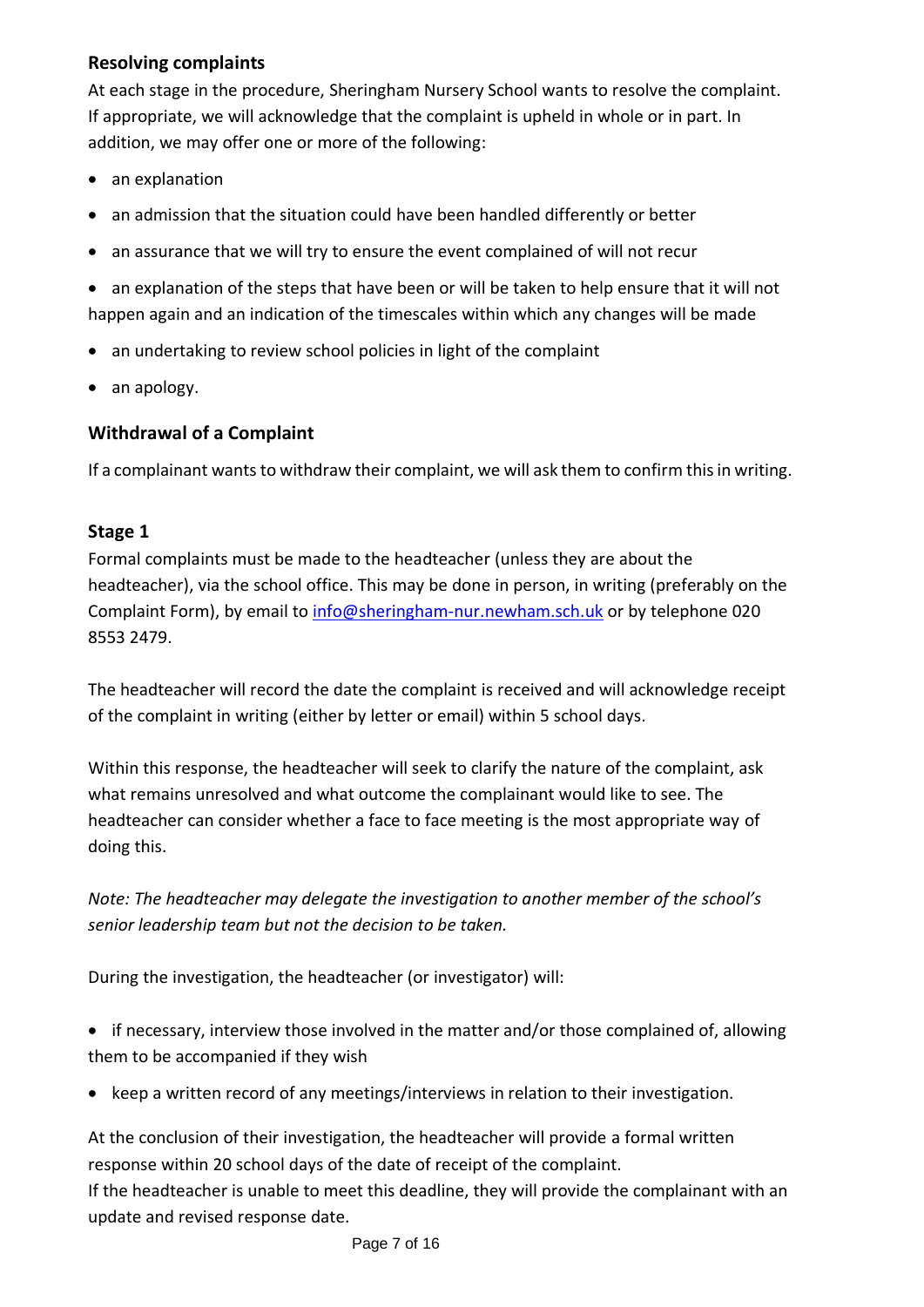The response will detail any actions taken to investigate the complaint and provide a full explanation of the decision made and the reason(s) for it. Where appropriate, it will include details of actions Sheringham Nursery School will take to resolve the complaint.

The headteacher will advise the complainant of how to escalate their complaint should they remain dissatisfied with the outcome of Stage 1.

If the complaint is about the headteacher, or a member of the governing body (including the Chair or Vice-Chair), a suitably skilled governor will be appointed to complete all the actions at Stage 1.

Complaints about the headteacher or member of the governing body must be made to the Clerk, via the school office.

If the complaint is:

- jointly about the Chair and Vice Chair or
- the entire governing body or
- the majority of the governing body

Stage 1 will be considered by an independent investigator appointed by the governing body. At the conclusion of their investigation, the independent investigator will provide a formal written response.

# **Stage 2**

If the complainant is dissatisfied with the outcome at Stage 1 and wishes to take the matter further, they can escalate the complaint to Stage 2 – a meeting with members of the governing body's complaints committee, which will be formed of the first three, impartial, governors available. This is the final stage of the complaints procedure.

A request to escalate to Stage 2 must be made to the Clerk, via the school office, within 20 school days of receipt of the Stage 1 response.

The Clerk will record the date the complaint is received and acknowledge receipt of the complaint in writing (either by letter or email) within 5 school days.

Requests received outside of this time frame will only be considered if exceptional circumstances apply.

The Clerk will write to the complainant to inform them of the date of the meeting. They will aim to convene a meeting within 20 school days of receipt of the Stage 2 request. If this is not possible, the Clerk will provide an anticipated date and keep the complainant informed.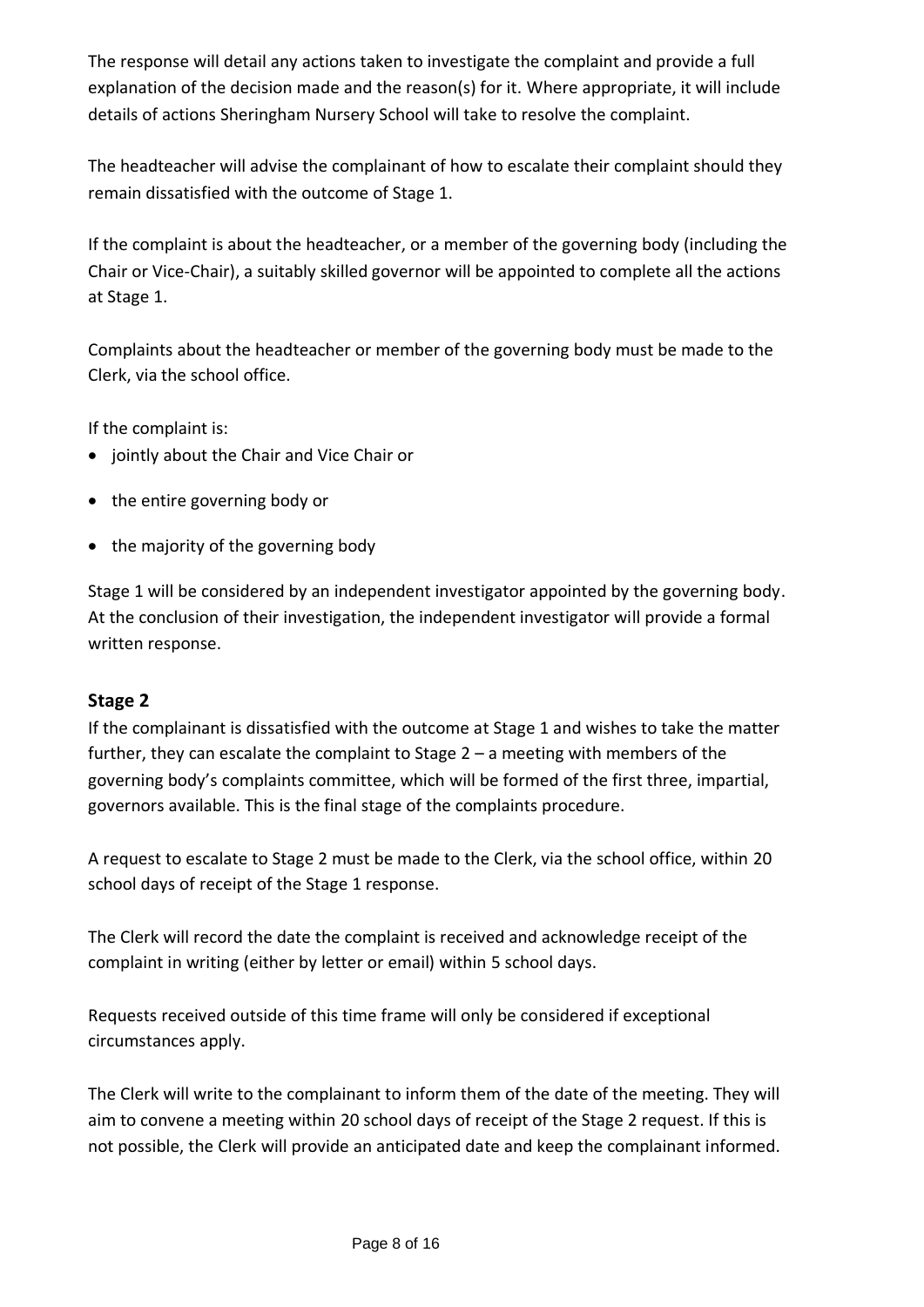If the complainant rejects the offer of three proposed dates, without good reason, the Clerk will decide when to hold the meeting. It will then proceed in the complainant's absence on the basis of written submissions from both parties.

The complaints committee will consist of at least three governors with no prior involvement or knowledge of the complaint. Prior to the meeting, they will decide amongst themselves who will act as the Chair of the Complaints Committee. If there are fewer than three governors from Sheringham Nursery School available, the Clerk will source any additional, independent governors through another local school or through their LA's Governor Services team, in order to make up the committee. Alternatively, an entirely independent committee may be convened to hear the complaint at Stage 2.

The committee will decide whether to deal with the complaint by inviting parties to a meeting or through written representations, but in making their decision they will be sensitive to the complainant's needs.

If the complainant is invited to attend the meeting, they may bring someone along to provide support. This can be a relative or friend. Generally, we do not encourage either party to bring legal representatives to the committee meeting. However, there may be occasions when legal representation is appropriate.

For instance, if a school employee is called as a witness in a complaint meeting, they may wish to be supported by union and/or legal representation.

*Note: Complaints about staff conduct will not generally be handled under this complaints procedure. Complainants will be advised that any staff conduct complaints will be considered under staff disciplinary procedures, if appropriate, but outcomes will not be shared with them.* 

Representatives from the media are not permitted to attend.

At least 10 school days before the meeting, the Clerk will:

- confirm and notify the complainant of the date, time and venue of the meeting, ensuring that, if the complainant is invited, the dates are convenient to all parties and that the venue and proceedings are accessible
- request copies of any further written material to be submitted to the committee at least 5 school days before the meeting.

Any written material will be circulated to all parties at least 5 school days before the date of the meeting. The committee will not normally accept, as evidence, recordings of conversations that were obtained covertly and without the informed consent of all parties being recorded.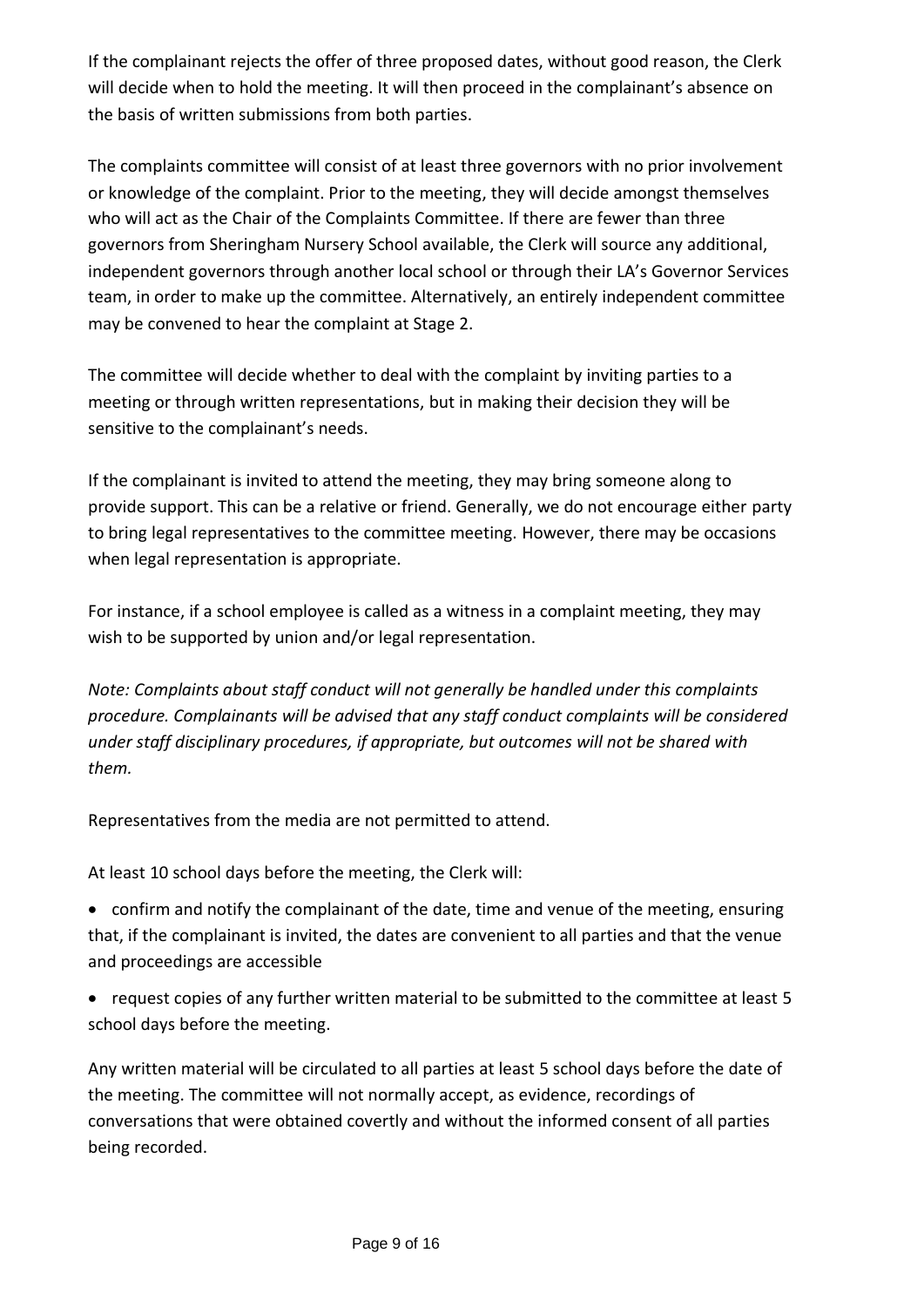The committee will also not review any new complaints at this stage or consider evidence unrelated to the initial complaint to be included. New complaints must be dealt with from Stage 1 of the procedure.

The meeting will be held in private. Electronic recordings of meetings or conversations are not normally permitted unless a complainant's own disability or special needs require it. Prior knowledge and consent of all parties attending must be sought before meetings or conversations take place. Consent will be recorded in any minutes taken.

The committee will consider the complaint and all the evidence presented. The committee can:

- uphold the complaint in whole or in part
- dismiss the complaint in whole or in part.

If the complaint is upheld in whole or in part, the committee will:

- decide on the appropriate action to be taken to resolve the complaint
- where appropriate, recommend changes to the school's systems or procedures to prevent similar issues in the future.

The Chair of the Committee will provide the complainant and Sheringham Nursery School with a full explanation of their decision and the reason(s) for it, in writing, within 5 school days.

The letter to the complainant will include details of how to contact the Department for Education if they are dissatisfied with the way their complaint has been handled by Sheringham Nursery School.

If the complaint is:

- jointly about the Chair and Vice Chair or
- the entire governing body or
- the majority of the governing body

Stage 2 will be heard by a committee of independent, co-opted governors.

The response will detail any actions taken to investigate the complaint and provide a full explanation of the decision made and the reason(s) for it. Where appropriate, it will include details of actions Sheringham Nursery School will take to resolve the complaint.

The response will also advise the complainant of how to escalate their complaint should they remain dissatisfied.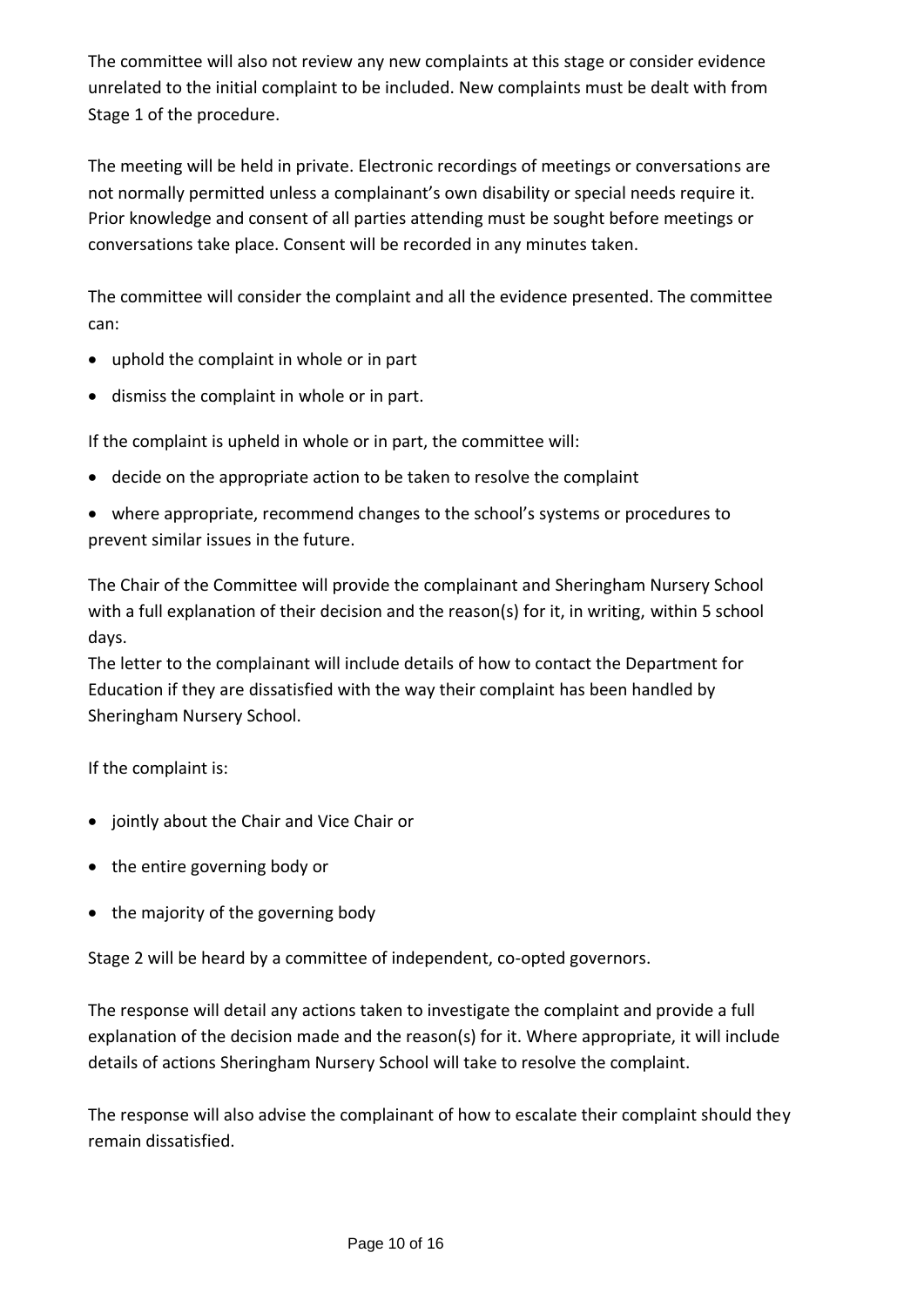# **Next Steps**

If the complainant believes the school did not handle their complaint in accordance with the published complaints procedure or they acted unlawfully or unreasonably in the exercise of their duties under education law, they can contact the Department for Education after they have completed Stage 2.

The Department for Education will not normally reinvestigate the substance of complaints or overturn any decisions made by Sheringham Nursery School. They will consider whether Sheringham Nursery School has adhered to education legislation and any statutory policies connected with the complaint.

The complainant can refer their complaint to the Department for Education online at: [www.education.gov.uk/contactus,](http://www.education.gov.uk/contactus) by telephone on: 0370 000 2288 or by writing to: Department for Education Piccadilly Gate Store Street Manchester M1 2WD.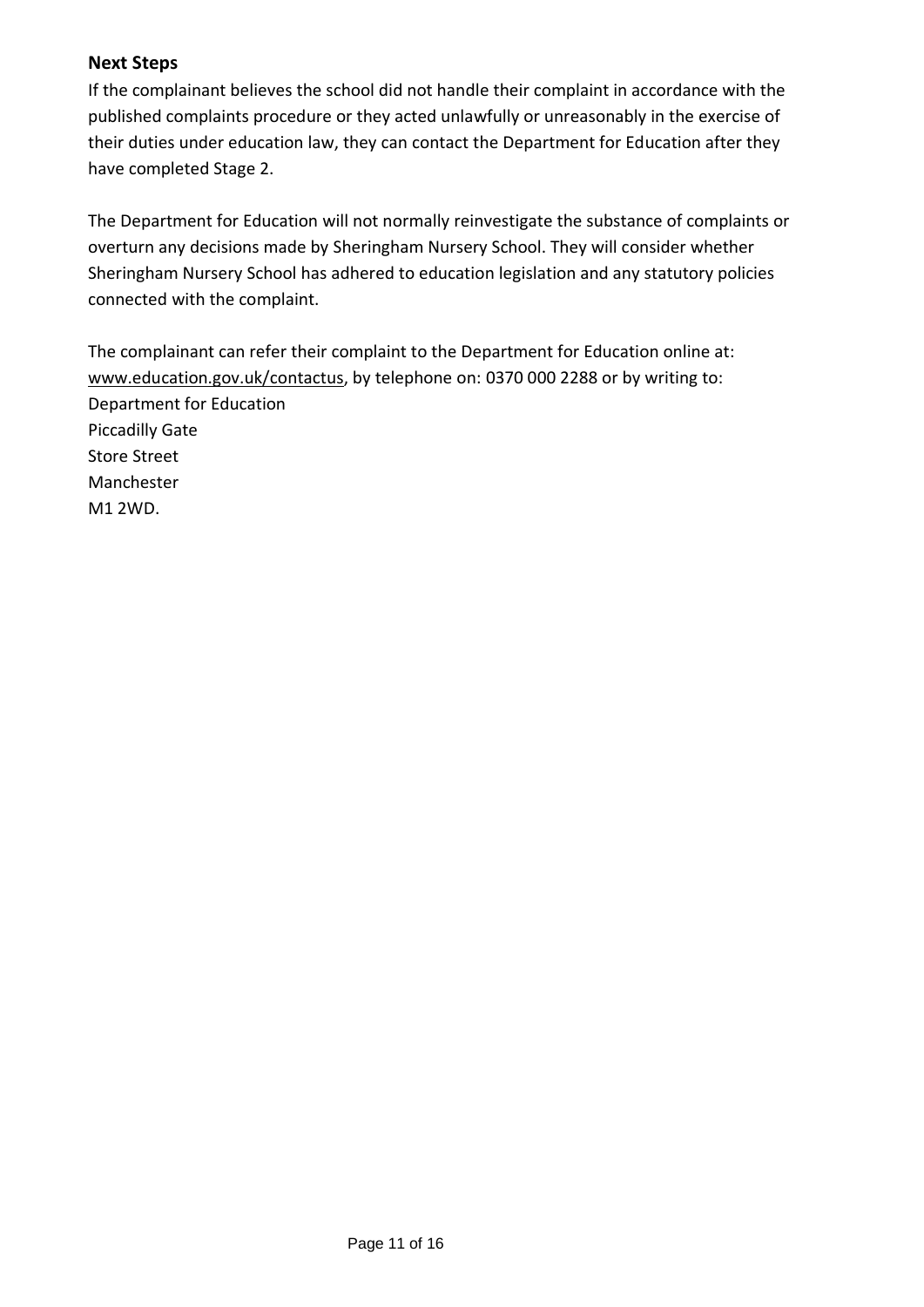# Complaint Form

Please complete and return to the headteacher, who will acknowledge receipt and explain what action will be taken.

| Your name:                                                                                                     |  |
|----------------------------------------------------------------------------------------------------------------|--|
| Child's name (if relevant):                                                                                    |  |
| Your relationship to the child (if relevant):                                                                  |  |
| Address:                                                                                                       |  |
| Postcode:                                                                                                      |  |
| Day time telephone number:                                                                                     |  |
| <b>Evening telephone number:</b>                                                                               |  |
| Please give details of your complaint, including whether you have spoken to<br>anybody at the school about it. |  |
|                                                                                                                |  |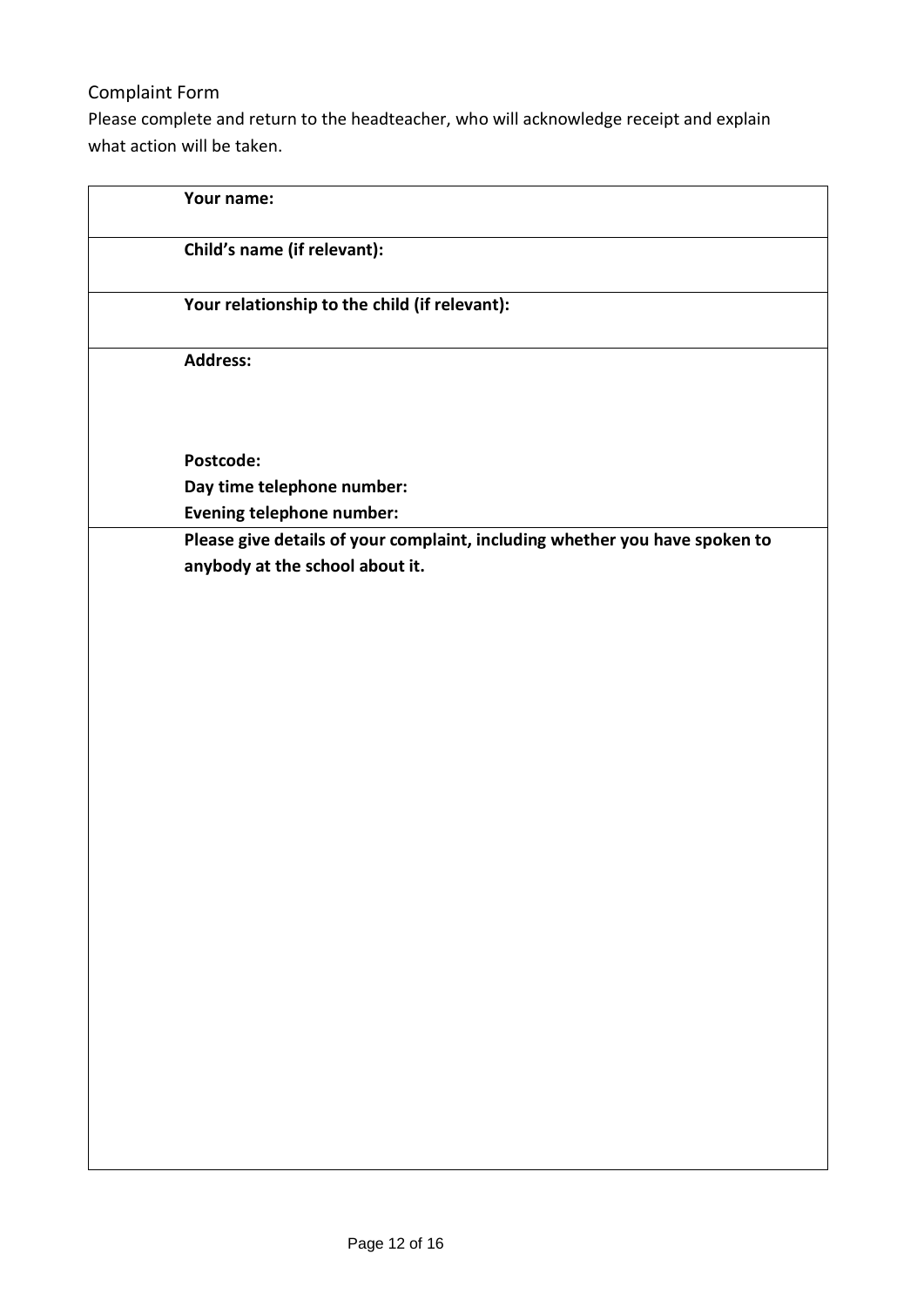| What actions do you feel might resolve the problem at this stage? |
|-------------------------------------------------------------------|
|                                                                   |
|                                                                   |
|                                                                   |
|                                                                   |
|                                                                   |
|                                                                   |
|                                                                   |
|                                                                   |
|                                                                   |
|                                                                   |
|                                                                   |
|                                                                   |
|                                                                   |
|                                                                   |
|                                                                   |
|                                                                   |
| Are you attaching any paperwork? If so, please give details.      |
|                                                                   |
|                                                                   |
|                                                                   |
|                                                                   |
|                                                                   |
|                                                                   |
|                                                                   |
|                                                                   |
|                                                                   |
|                                                                   |
|                                                                   |
|                                                                   |
|                                                                   |
| Signature:                                                        |
|                                                                   |
| Date:                                                             |
| <b>Official use</b>                                               |
|                                                                   |
| Date acknowledgement sent:                                        |
|                                                                   |
| By who:                                                           |
|                                                                   |
|                                                                   |
| <b>Complaint referred to:</b>                                     |
|                                                                   |
|                                                                   |
| Date:                                                             |
|                                                                   |
|                                                                   |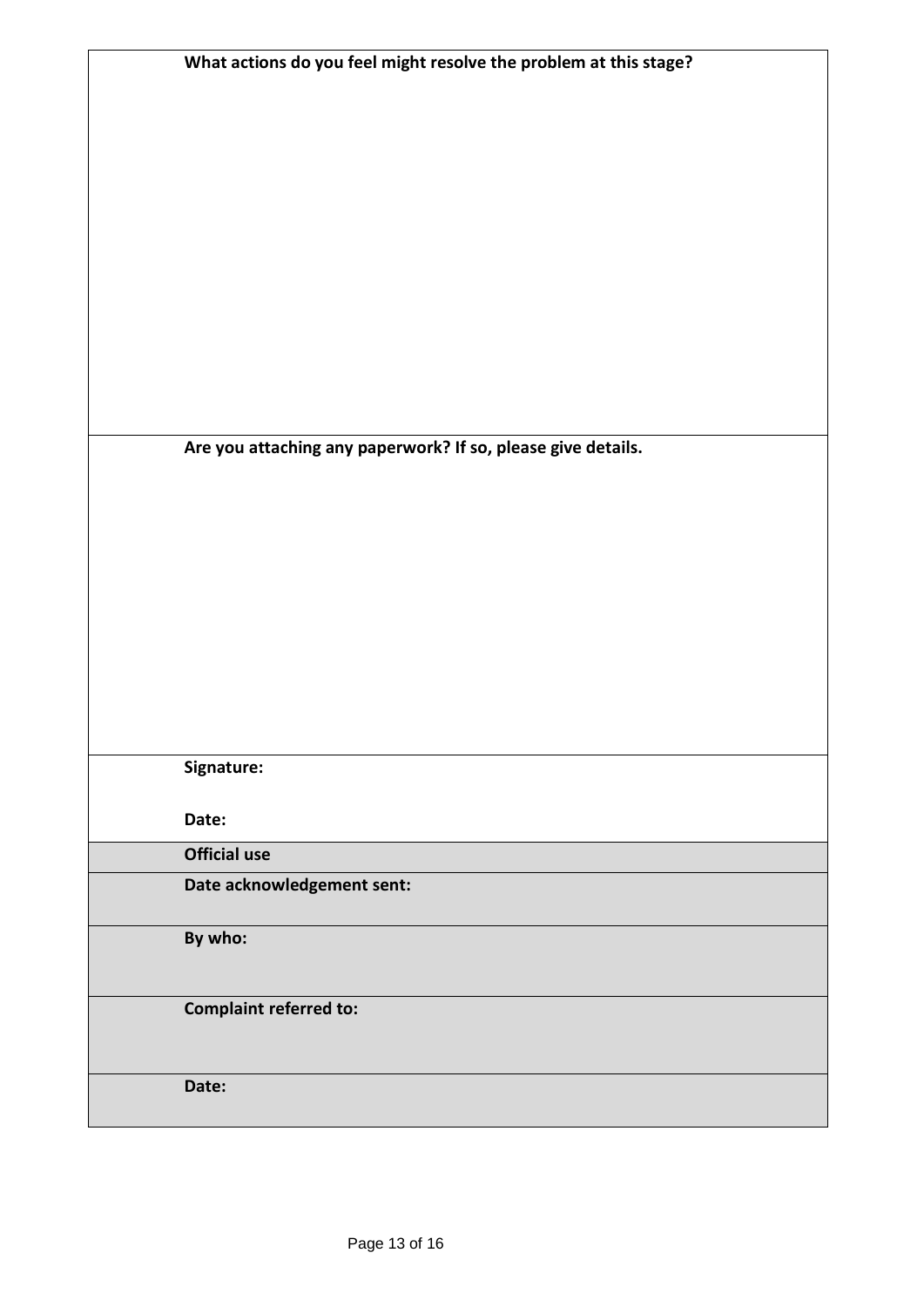# **Roles and Responsibilities**

# **Complainant**

The complainant will receive a more effective response to the complaint if they:

- explain the complaint in full as early as possible
- co-operate with the school in seeking a solution to the complaint
- respond promptly to requests for information or meetings or in agreeing the details of the complaint
- ask for assistance as needed
- treat all those involved in the complaint with respect
- refrain from publicising the details of their complaint on social media and respect confidentiality.

# **Investigator**

The investigator's role is to establish the facts relevant to the complaint by:

- providing a comprehensive, open, transparent and fair consideration of the complaint through:
	- sensitive and thorough interviewing of the complainant to establish what has happened and who has been involved
	- interviewing staff and children/young people and other people relevant to the complaint
	- consideration of records and other relevant information
	- analysing information
	- liaising with the complainant and the complaints co-ordinator as appropriate to clarify what the complainant feels would put things right.

The investigator should:

- conduct interviews with an open mind and be prepared to persist in the questioning
- keep notes of interviews or arrange for an independent note taker to record minutes of the meeting
- ensure that any papers produced during the investigation are kept securely pending any appeal
- be mindful of the timescales to respond
- prepare a comprehensive report for the headteacher or complaints committee that sets out the facts, identifies solutions and recommends courses of action to resolve problems.

The headteacher or complaints committee will then determine whether to uphold or dismiss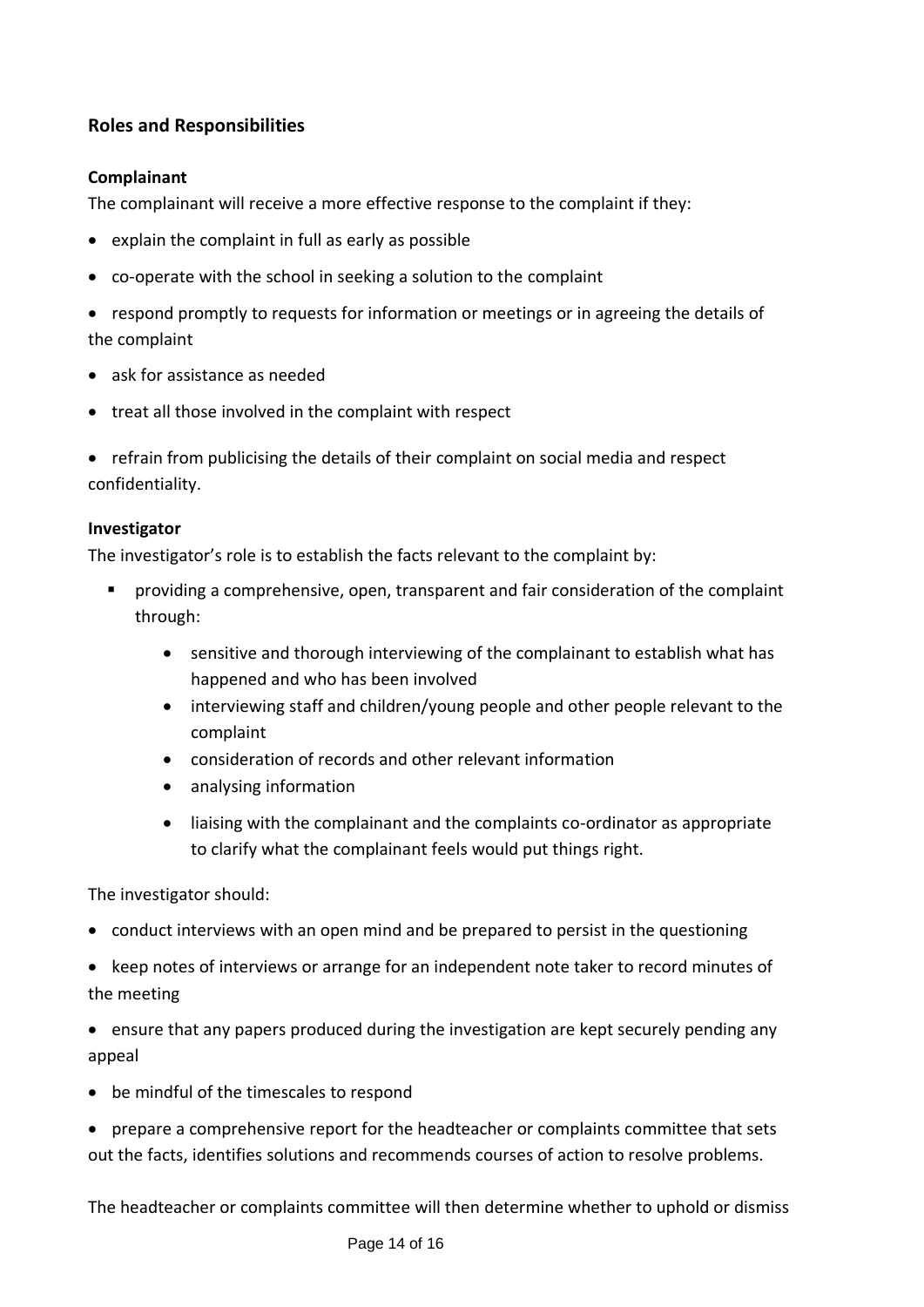the complaint and communicate that decision to the complainant, providing the appropriate escalation details.

# **Complaints Co-ordinator (Laura Ray, School Business Manager)**

The complaints co-ordinator should:

- ensure that the complainant is fully updated at each stage of the procedure
- liaise with staff members, headteacher, Chair of Governors, Clerk and LAs (if appropriate) to ensure the smooth running of the complaints procedure
- be aware of issues regarding:
	- sharing third party information
	- additional support. This may be needed by complainants when making a complaint including interpretation support or where the complainant is a child or young person
- keep records.

# **Clerk to the Governing Body**

The Clerk is the contact point for the complainant and the committee and should:

- ensure that all people involved in the complaint procedure are aware of their legal rights and duties, including any under legislation relating to school complaints, education law, the Equality Act 2010, the Freedom of Information Act 2000, the Data Protection Act (DPA) 2018 and the General Data Protection Regulations (GDPR)
- set the date, time and venue of the meeting, ensuring that the dates are convenient to all parties (if they are invited to attend) and that the venue and proceedings are accessible
- collate any written material relevant to the complaint (for example; stage 1 paperwork, school and complainant submissions) and send it to the parties in advance of the meeting within an agreed timescale
- record the proceedings
- circulate the minutes of the meeting
- notify all parties of the committee's decision.

# **Committee Chair**

The committee's chair, who is nominated in advance of the complaint meeting, should ensure that:

- both parties are asked (via the Clerk) to provide any additional information relating to the complaint by a specified date in advance of the meeting
- the meeting is conducted in an informal manner, is not adversarial, and that, if all parties are invited to attend, everyone is treated with respect and courtesy